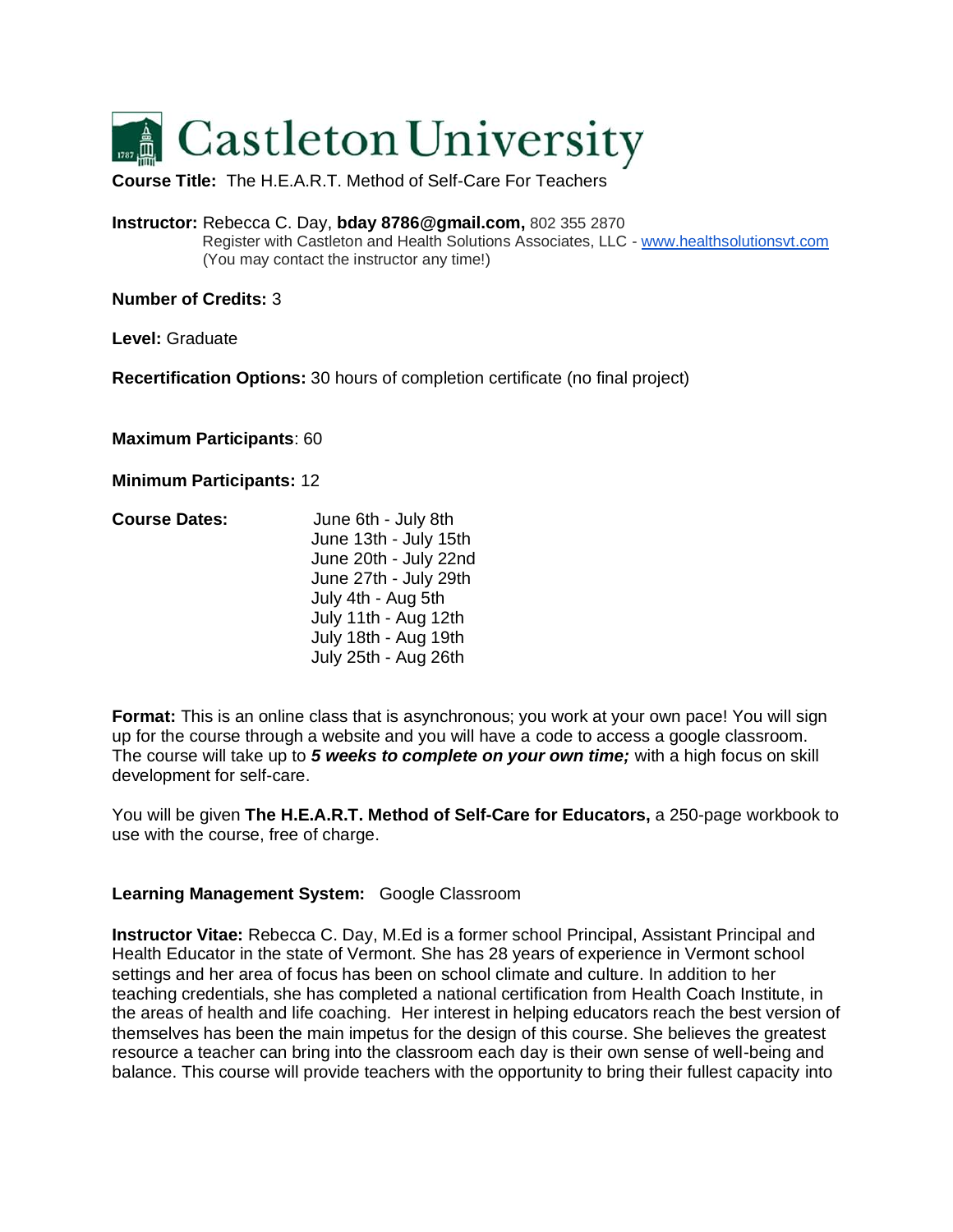work each day in order to support student learning. Self-care is an emerging trend in all professional fields and has shown proven results in work performance.

**Course Cost to Student:** \$1225.00 - 3 credit Graduate course; includes textbook \$725.00 - 30 recert hours (choose on website, includes textbook)

[www.healthsolutionsvt.com](http://www.healthsolutionsvt.com/) 

#### **Course Description:**

The stress of teaching has reached an all-time high in the United States. Teachers are asked to fill many roles for a school: be a teacher of content area, provide social emotional support to students, ensure all learners reach high levels of proficiency in their work, as wellbeing guardians to the community as stellar role models. Teachers are caring and supportive by nature and they give energy *every day* to others. Their own personal stress often goes unnoticed, by *themselves* and others. This course is specifically designed to provide educators with practical self-care strategies that can be implemented immediately.

 The participants in this course will develop a thorough plan for personal self-care that will focus on balancing their daily work and personal lives. The course is designed so learners can create their own learning outcomes within the realm of self-care. They will be coached by the instructor in the areas of nutrition, exercise, and stress management with an emphasis on *habit change.*

 The course will discuss the physiology of stress and its impact on the body; help educators identify their own beliefs that can exacerbate daily stress and most importantly help them to establish *habits for change* that will help diminish stress.

 Participants through their own self growth will bring a renewed energy to their profession and their personal lives.

#### **Audience: All teachers and administrators**

#### **Course Goals and Objectives:**

- *Understand the correlation between self-care and the capacity to improve their practice as educators*
- *Understand the physiology behind stress and the impact it has on the human body*
- *Understand how to design a plan for self-care that can be used daily*
- *Understand how habit change can impact their personal and professional growth*
- *Understand contemporary research as it relates to the importance of self-care for all professionals and job satisfaction*

#### **For assignments students will:**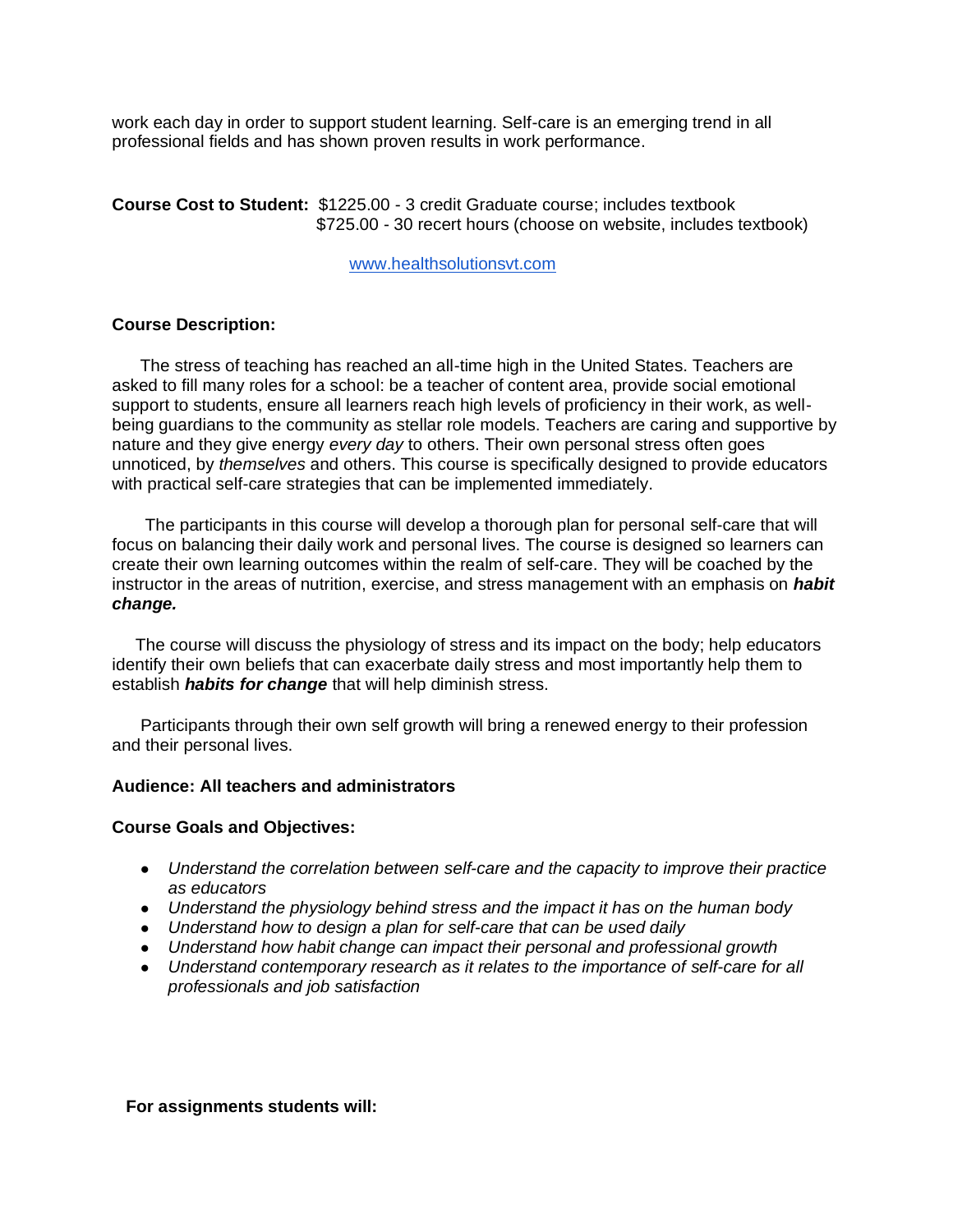- Complete the activities in**: The H.E.A.R.T Method of Self-Care for Educators workbook**
- Identify areas of focus for change in their personal and professional lives by establishing attainable goals
- Keep a reflective journal to chronicle their personal change as it relates to coaching strategies they have experienced in the class
- Be asked to make a connection between self-care strategies and teaching performance - via completing course activities and reflections
- Submit 1 final project incorporating new learning from this course. They will be required to connect reflections of their new learning to *personal or professional habit change* using cited materials from the class

### **Evaluation:**

- Online submissions: 35% of grade
- Final Project: 65% of grade
- This will be different for recertification hours you will submit proof of online course viewing and submissions of work in google classroom only.

### **Required Text for Course:**

Day, Rebecca C. The H.E.A.R.T. Method of Self-Care for Educators. A published workbook, May 2020.

### **Suggested Texts:**

Duhigg, Charles. The Power of Habit: Why We Do What We Do in Life and Business. New York: Random House Trade Paperbacks, 2014.

Ornish, Dean M.D., & Ornish, Anne. UnDo It!: How Simple Lifestyle Changes can Reverse Most Chronic Diseases. New York: Ballantine Books, 2019.

Ratey, John J. M.D., with Hagerman, Eric. Spark: The Revolutionary New Science of Exercise and The Brain. New York, Boston, London: Little, Brown and Company, 2013.

Walker, PHD., Matthew. Why We Sleep: Unlocking the Power of Sleep and Dreams. New York: Scribner, 2017.

### **Suggested Articles:**

Mitrovic I. et al. Rewiring the Stress Response: A New Paradigm for Health Care, Hypothesis 2011, 9(1): e4.

Eve Van Cauter, PhD.; Kristin Knutson, PhD.; Rachel Leproult, PhD.; Karine Spiegel, PhD.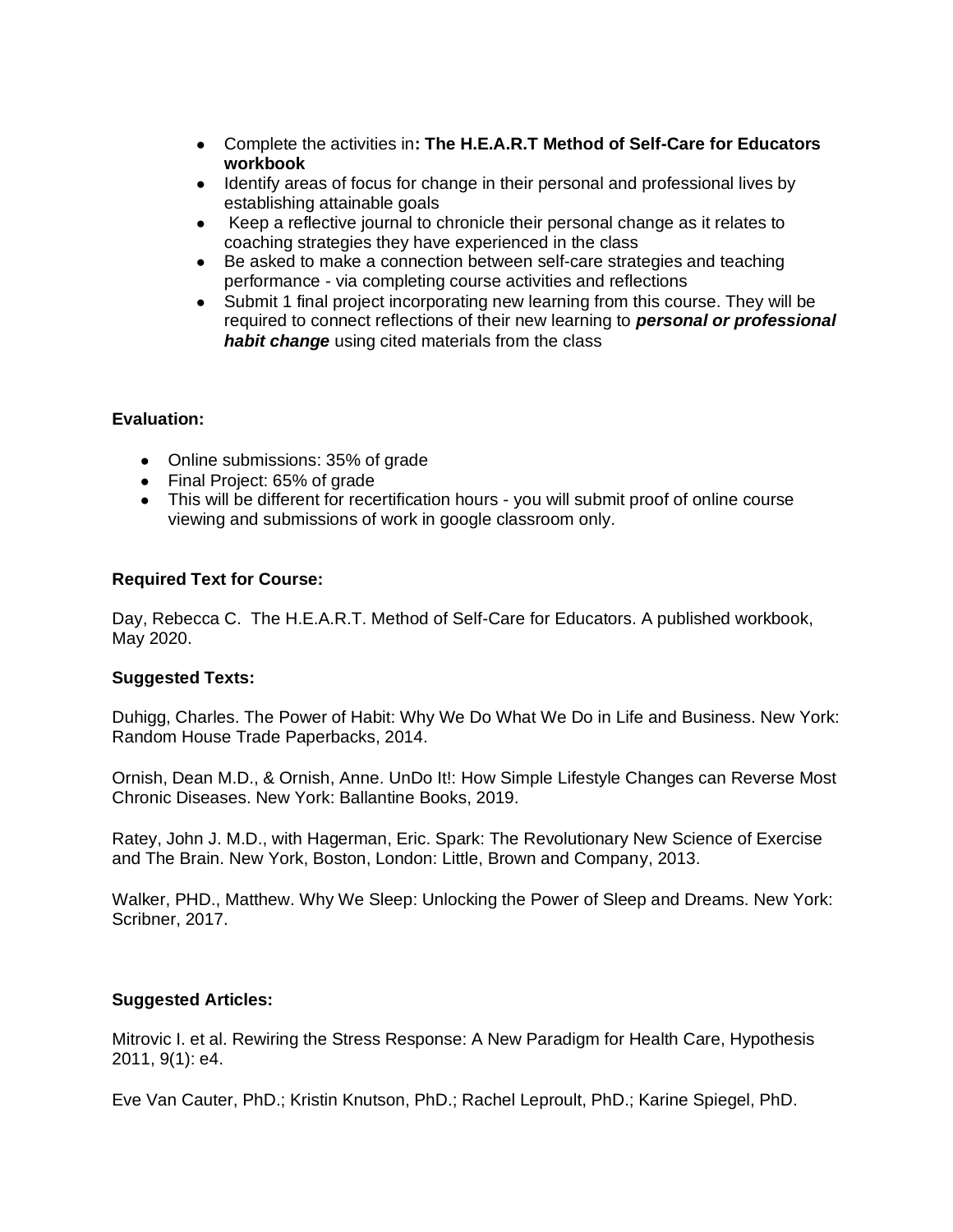"The Impact of Sleep Deprivation on Hormones and Metabolism." [https://www.medscape.org,](https://www.medscape.org/) Medscape Neurology, [www.medscape.org/viewarticle/502825.](http://www.medscape.org/viewarticle/502825) Accessed August 2019 (News and Perspective Link)

## **Grading Policy:**

Grades are indicated by letters with a designated "quality point" value assigned to each as follows:

| 4.0 |
|-----|
| 3.7 |
| 3.3 |
| 3.0 |
| 27  |
| 2.3 |
|     |

Additional grading information can be found in the 2019/2020 Castleton University Graduate Catalog, under Academic Policies, accessible online at: <http://catalog.castleton.edu/index.php>

### **Academic Honesty Policy:**

Castleton University is a learning institution committed to the highest standards of scholarly conduct. The students, faculty, and administration make up a scholarly community whose integrity and success necessarily stem from a mutually agreed upon code of academic standards and principles that promote trust and honesty and prohibit the attempt to gain unfair academic advantage. Membership in the Castleton community means sharing responsibility for upholding and safeguarding these academic standards and principles.

Any violation of academic honesty will be considered cheating and will be dealt with accordingly by the appropriate authorities.

For more information click the link below to access the 2019/2020 Castleton University Graduate Catalog Academic Policy section:

[http://catalog.castleton.edu/content.php?catoid=16&navoid=1204#Academic\\_Honesty](http://catalog.castleton.edu/content.php?catoid=16&navoid=1204%23Academic_Honesty)

## **Use and Ownership of Copyrighted Materials:**

For information and guidance, faculty and students are referred to the Vermont State College Manual of Policy and Procedures as it relates to the use and ownership of copyrighted materials. Guidelines are set out in Policy 416, accessible online at the following address: